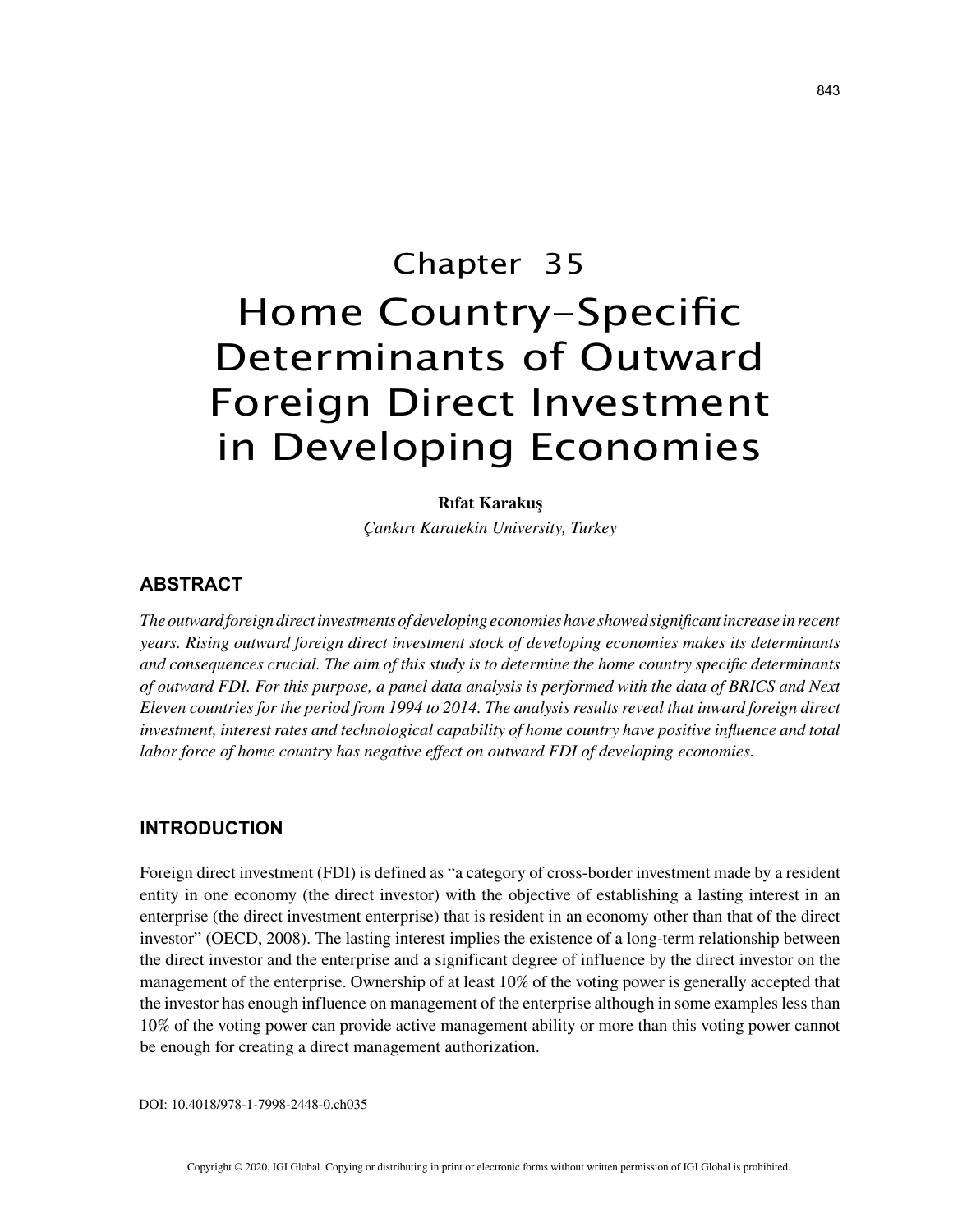#### *Home Country-Specific Determinants of Outward Foreign Direct Investment in Developing Economies*

FDI can be classified in two forms from point of a reporting economy. Inward FDI indicates the all direct investments by the non-residents in the reporting economy and outward FDI refers to investments which made to another economy by reporting economy residents. When FDI of whole world economy is handled, superiority of developed countries attracts the attention as expected. Naturally FDI flows from more industrialized to less-industrialized countries, or from capital-rich to capital-scarce developing countries. However, in recent years reverse flow of FDI from developing economies to other economies have showed increase with the effect of globalization process. (Bano & Tabbada, 2015) As shown in the Figure 1, total outward FDI stock of world economy has had a tendency to increase from 1980 to 2014 except the years 2001 and 2008. Also percentage of developing and transition economies outward FDI has been ever-growing from 2003 to 2014 although the percentage of developed economies has revealed a downward spiral. Besides when outward FDI stock growth rate of economies is observed, developing and transition economies have given an outstanding performance from 2004 to 2014 except the year 2009.

Developed economies have nearly 80 percent of world outward FDI stocks. Their existing operations support this weight on total of FDI thanks to reinvested earnings. Developed-economy multinational enterprises (MNEs) have operated in other countries for long time and they have advantage of these operations profits. They can invest with the profit of existing operations as outward FDI, so their dominance on outward FDI of world proceeds. When the top 20 home economy of outward FDI is observed, the density of the developed economies is perceived. Respectively, United States, Hong Kong, China, Japan, Germany, Russian Federation, Canada, France, Netherlands, Singapore, Ireland, Spain, Republic of Korea, Italy, Norway, Switzerland, Malaysia, Kuwait, Chile, Taiwan Province of China are the top 20 economy which have outward FDI around the world. 11 economies in top 20 and 10 economies in top 15 are the developed economies. (UNCTAD, 2015) Although the dominance of developed economies is shown in total, capacity of the developing economies is non-negligible. Developed-economy MNEs make their invested in other economies with reinvested earnings ever-increasingly, however the developing-economy MNEs mostly use equity for outward FDI and with these equity investments they



*Figure 1. Outward FDI of whole world economy: 1980-2014 UNCTAD, 2015.*